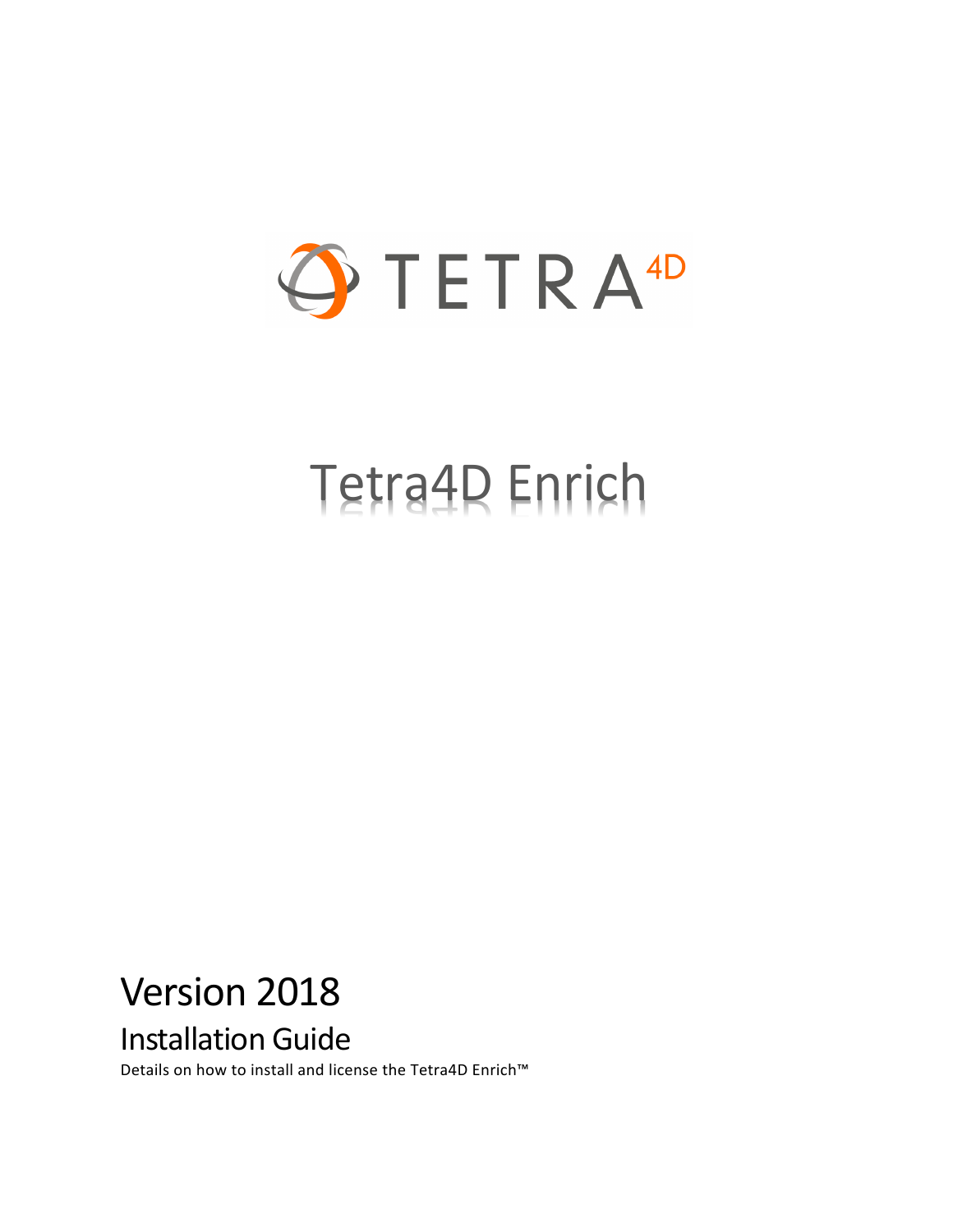## **Table of Contents**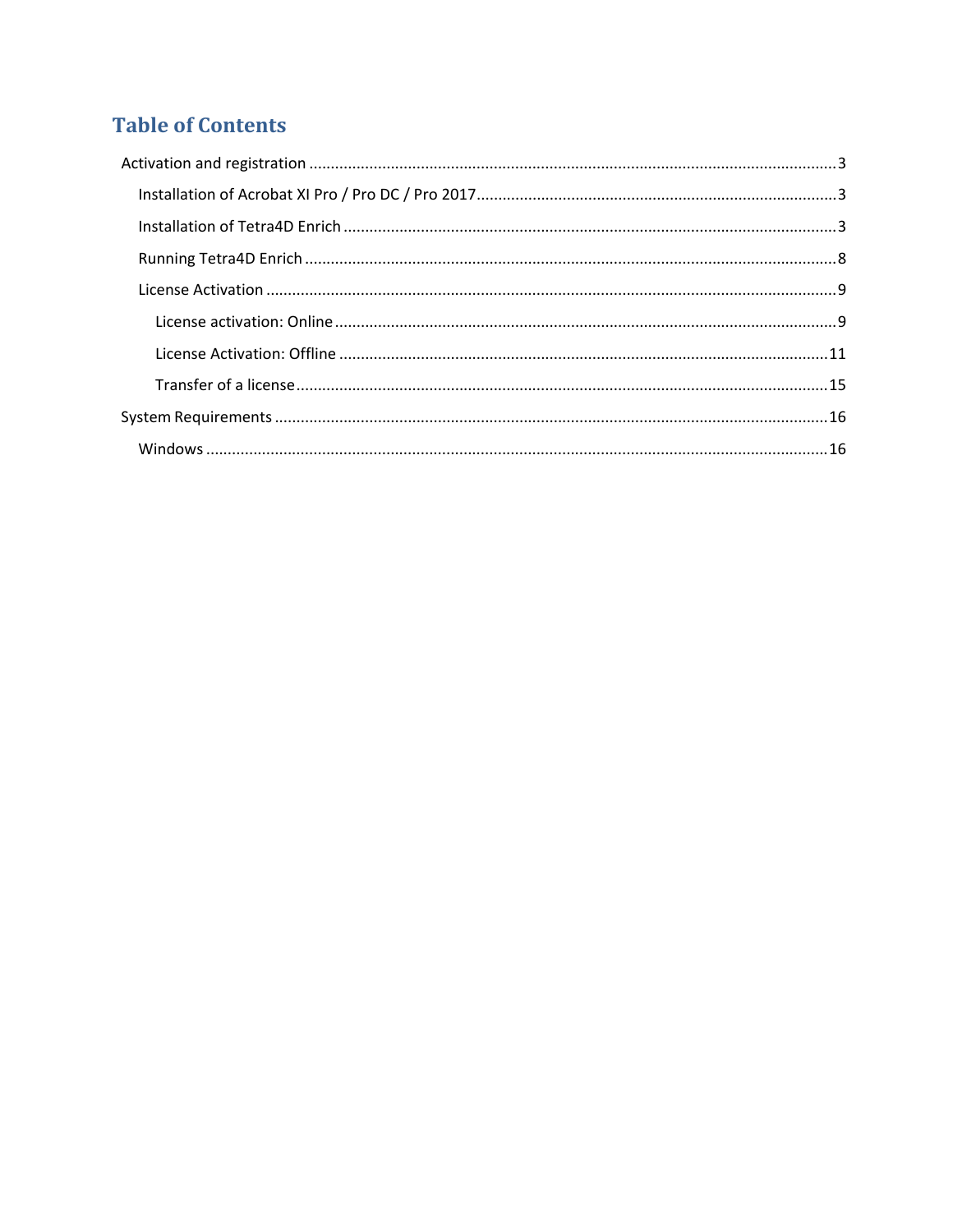# <span id="page-2-0"></span>**Activation and registration**

### <span id="page-2-1"></span>**Installation of Acrobat XI Pro / Pro DC / Pro 2017**

Tetra4D Enrich has been developed as an Add-in for Adobe® Acrobat® Pro and supports versions XI, DC ad 2017. As such, Acrobat XI Pro, Pro DC or Pro 2017 is required to be installed for Tetra4D Enrich to function.

A free trial of Acrobat Pro DC can be downloaded at: [http://www.adobe.com/cfusion/tdrc/index.cfm?product=acrobat\\_pro](http://www.adobe.com/cfusion/tdrc/index.cfm?product=acrobat_pro)

Please refer to<https://helpx.adobe.com/creative-cloud/learn/tutorials/acrobat.html#get-started> and <https://helpx.adobe.com/document-cloud.html> for detailed instructions and troubleshooting related to Acrobat XI Pro / Pro DC / Pro 2017.

If you have not yet purchased Acrobat Pro, it can be purchased along with Tetra4D Enrich as a package called *Tetra4D Enrich Bundle* online at:<http://www.tetra4d.com/store>

### <span id="page-2-2"></span>**Installation of Tetra4D Enrich**

#### **Important remark:**

Installing Tetra4D Enrich product also installs Tetra4D Converter product.

The Tetra4D Enrich includes Tetra4D Converter product in order to provide the features to convert native 3D CAD data into PDF document.

During the installation process, the "Tetra4D Enrich" installer will install two Acrobat plugins (Tetra4D Enrich and Tetra4D Converter).

- 1. Download and run the "Tetra4D Enrich" installer. The installer should have been emailed to you along with your license/serial number. You can also find it in your [Customer Portal](https://system.netsuite.com/core/media/media.nl?id=1512340&c=1268810&h=7381c1353a387fc86a78&_xt=.html)
- 2. Select the desired setup language and choose **OK:**

|    | Select Setup Language                                  |  |
|----|--------------------------------------------------------|--|
| TE | Select the language to use during the<br>installation: |  |
|    | English                                                |  |
|    | Deutsch                                                |  |
|    | English<br>Español                                     |  |
|    | Français                                               |  |
|    | Italiano                                               |  |
|    | Português (Portugal)<br>하국어                            |  |
|    |                                                        |  |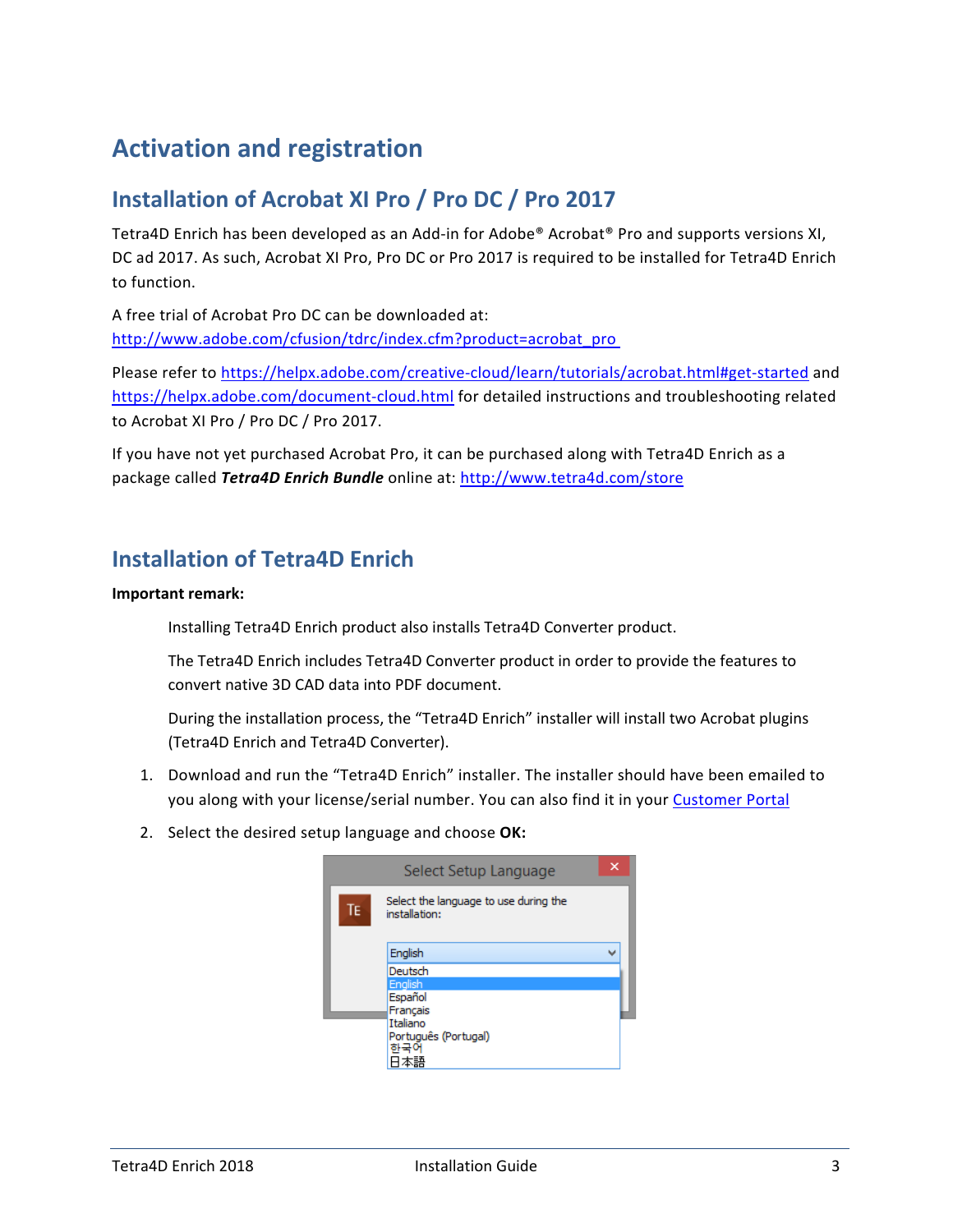3. The installation programs welcome screen is then displayed. Click **Next** to continue:



4. If Tetra4D Converter is already installed, on your computer, the below dialog will be displayed. Read the important message for the users of the Tetra4D Converter product, and click **Next** to continue:

| ×<br>Setup - Tetra4D Enrich<br>TE.                                                                                                                                                                                                                                                                                                                                                                                                                 |  |
|----------------------------------------------------------------------------------------------------------------------------------------------------------------------------------------------------------------------------------------------------------------------------------------------------------------------------------------------------------------------------------------------------------------------------------------------------|--|
| Please Read: IMPORTANT message for USERS OF TETRA4D CONVERTER<br>TE<br>Installation of Tetra4D Enrich 2016 on an older version of Tetra4D Converter                                                                                                                                                                                                                                                                                                |  |
| You are about to install Tetra4D Enrich on a computer with Tetra4D Converter.<br>Tetra4D Enrich is based on the very latest of Tetra4D conversion technology, and it<br>will overwrite your current copy of Tetra4D Converter.<br>Important: Prior to completing the installation of Tetra4D Enrich, please store the<br>earlier version of Converter prior, in case if you need to return using the earlier<br>version.                           |  |
| To find your Tetra4D Converter version number:<br>- Launch Acrobat Pro<br>- Select "3D PDF/Tetra4D Converter" in the Menu bar<br>- Select "About 3D PDF/Tetra4D Converter"<br>A dialog window will appear with your software version We recommend you take a<br>screen shot or make note of your current Tetra4D Converter version.<br>For any question related to this, please refer to the installation guide, or<br>http://www.tetra4d.com/fag/ |  |
| $Back$<br>Cancel<br>Next >                                                                                                                                                                                                                                                                                                                                                                                                                         |  |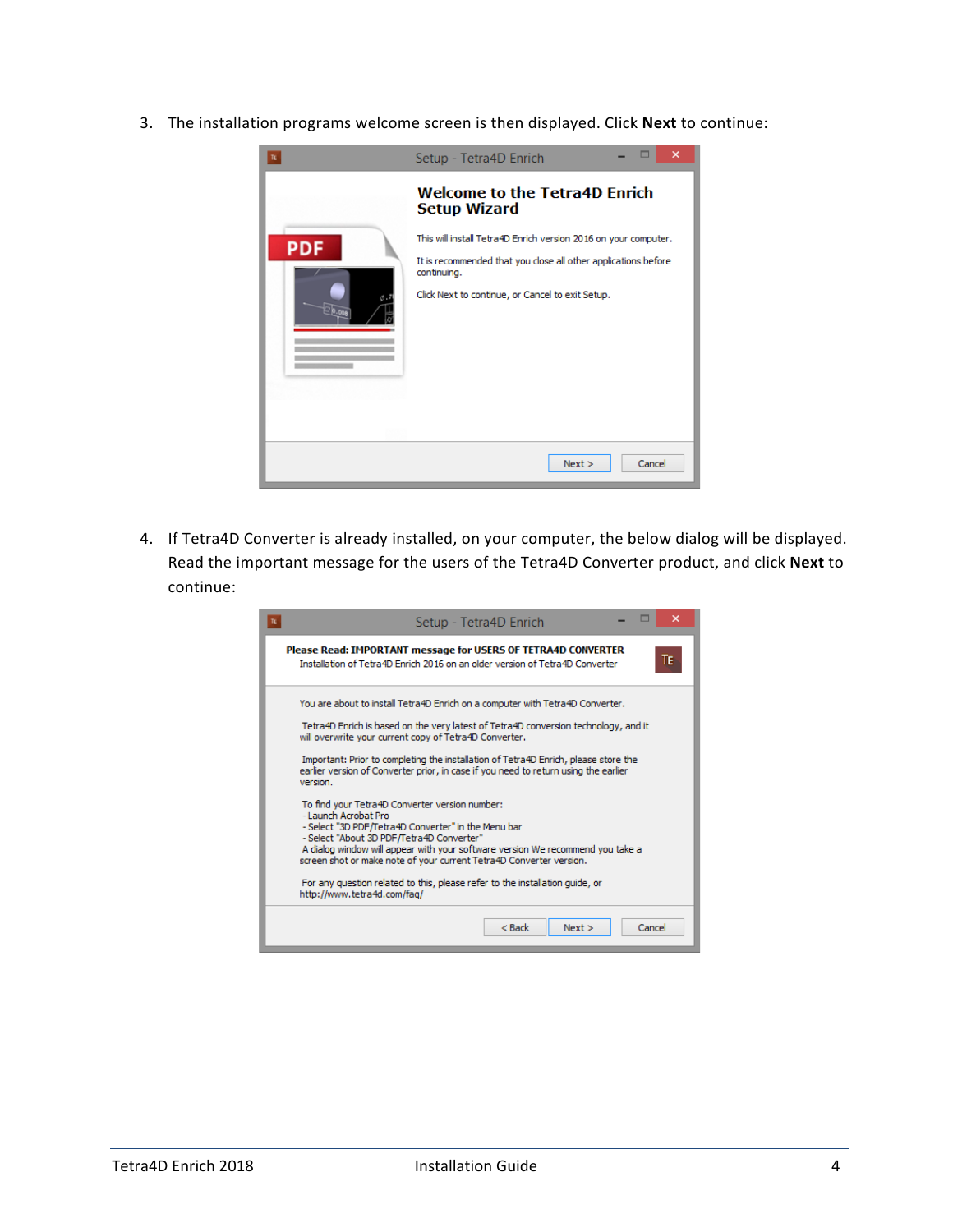5. Read and accept the End User License Agreement, then click **Next** to continue:

| Setup - Tetra4D Enrich                                                                                                                                                                                                                                                                                                                                                                                                                                                                                                                                                                                                           | ×      |
|----------------------------------------------------------------------------------------------------------------------------------------------------------------------------------------------------------------------------------------------------------------------------------------------------------------------------------------------------------------------------------------------------------------------------------------------------------------------------------------------------------------------------------------------------------------------------------------------------------------------------------|--------|
| <b>License Agreement</b><br>Please read the following important information before continuing.                                                                                                                                                                                                                                                                                                                                                                                                                                                                                                                                   | ΙF     |
| Please read the following License Agreement. You must accept the terms of this<br>agreement before continuing with the installation.                                                                                                                                                                                                                                                                                                                                                                                                                                                                                             |        |
| Tetra4D Enrich™ Software License Agreement                                                                                                                                                                                                                                                                                                                                                                                                                                                                                                                                                                                       | ۸      |
| NOTICE TO USER: PLEASE READ THIS AGREEMENT CAREFULLY, BY COPYING,<br>INSTALLING OR USING ALL OR ANY PORTION OF THE SOFTWARE YOU ACCEPT<br>ALL THE TERMS AND CONDITIONS OF THIS AGREEMENT, INCLUDING, IN<br>PARTICULAR THE LIMITATIONS ON: USE CONTAINED IN SECTION 2;<br>TRANSFERABILITY IN SECTION 4; WARRANTY IN SECTIONS 6 AND 7; LIABILITY<br>IN SECTION 8; CONNECTIVITY AND PRIVACY IN SECTION 14; AND SPECIFIC<br>PROVISIONS AND EXCEPTIONS IN SECTION 15, YOU AGREE THAT THIS<br>AGREEMENT IS LIKE ANY WRITTEN NEGOTIATED AGREEMENT SIGNED BY YOU.<br>THIS AGREEMENT IS ENFORCEABLE AGAINST YOU AND ANY LEGAL ENTITY THAT |        |
| I accept the agreement                                                                                                                                                                                                                                                                                                                                                                                                                                                                                                                                                                                                           |        |
| I do not accept the agreement                                                                                                                                                                                                                                                                                                                                                                                                                                                                                                                                                                                                    |        |
| $<$ Back<br>Next                                                                                                                                                                                                                                                                                                                                                                                                                                                                                                                                                                                                                 | Cancel |

6. Read the Customer Experience Improvement Program terms.

If you don't want to participate in this program, uncheck the check-box.

Then click **Next** to continue:

| ×<br>Setup - Tetra4D Enrich                                                                                                                                                                                                                                                                                                                                                                                                                                                                                                                                                                                                                                                                                                                                                                                                                                                                               |
|-----------------------------------------------------------------------------------------------------------------------------------------------------------------------------------------------------------------------------------------------------------------------------------------------------------------------------------------------------------------------------------------------------------------------------------------------------------------------------------------------------------------------------------------------------------------------------------------------------------------------------------------------------------------------------------------------------------------------------------------------------------------------------------------------------------------------------------------------------------------------------------------------------------|
| <b>Customer Experience Improvement Program</b><br>TE<br>Help us enhance Tetra4D Enrich                                                                                                                                                                                                                                                                                                                                                                                                                                                                                                                                                                                                                                                                                                                                                                                                                    |
| We are continually seeking to develop and enhance the products and services we<br>offer to our customers. To facilitate this process, it is helpful for us to collect<br>information related to how customers use our software. By installing and using our<br>products, you are agreeing to participate in our CEIP (Customer Experience)<br>Improvement Program) whereby you are granting us permission to collect, maintain,<br>process, and use analytics data related to your use of our Software. All the data we<br>collect is anonymous and we do not store any IP addresses or personally identifiable<br>information. For the purpose of the CEIP, we may rely on third party analytics services<br>to collect and process this data and such data is stored and processed on servers<br>located in EU and USA.<br>$ v $ I agree to participate to the Customer Experience Improvement Program. |
| Cancel<br>$Back$<br>Next >                                                                                                                                                                                                                                                                                                                                                                                                                                                                                                                                                                                                                                                                                                                                                                                                                                                                                |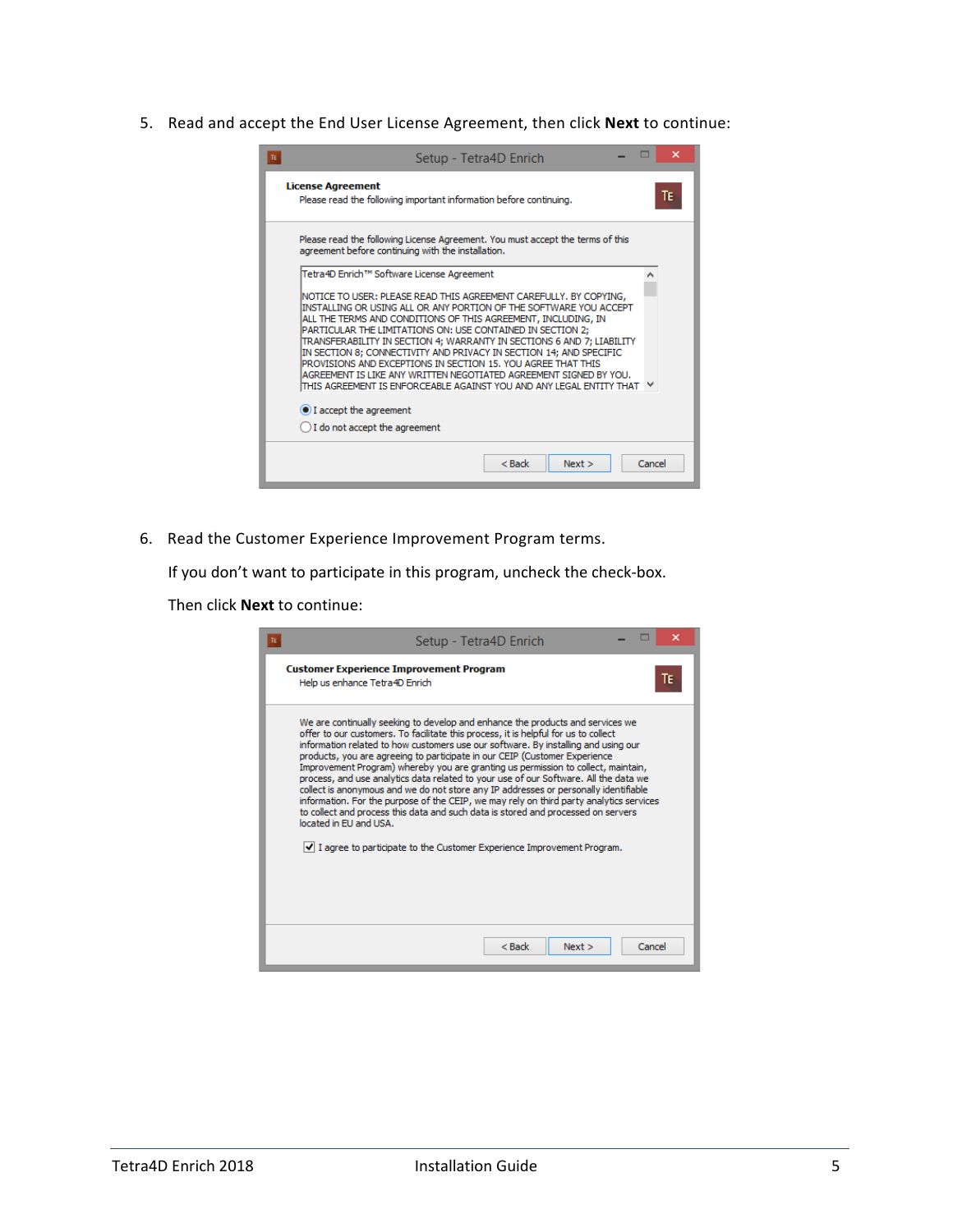7. Enter you user information (optional), then click **Next** to continue:

| TE                                                        | Setup - Tetra4D Enrich |        | $\boldsymbol{\mathsf{x}}$ |
|-----------------------------------------------------------|------------------------|--------|---------------------------|
| <b>User Information</b><br>Please enter your information. |                        |        | TE.                       |
| User Name:<br>Organization:                               |                        |        |                           |
|                                                           |                        |        |                           |
|                                                           |                        |        |                           |
|                                                           |                        |        |                           |
|                                                           | $<$ Back<br>Next       | Cancel |                           |

8. Finally, review the installation information and click **Install**:

| Setup - Tetra4D Enrich<br>TE.                                                                                                                                                 | $\boldsymbol{\mathsf{x}}$ |
|-------------------------------------------------------------------------------------------------------------------------------------------------------------------------------|---------------------------|
| <b>Ready to Install</b><br>Setup is now ready to begin installing Tetra4D Enrich on your computer.                                                                            | Te                        |
| Click Install to continue with the installation, or click Back if you want to review or<br>change any settings.                                                               |                           |
| Acrobat version:<br>User information:<br>administrateur<br>Destination location:<br>C: \Program Files (x86)\Adobe\Acrobat 2015\Acrobat<br>Tetra4D Converter<br>Tetra4D Enrich | ×                         |
| $\epsilon$                                                                                                                                                                    | W                         |
| $Back$<br>Insta                                                                                                                                                               | Cancel                    |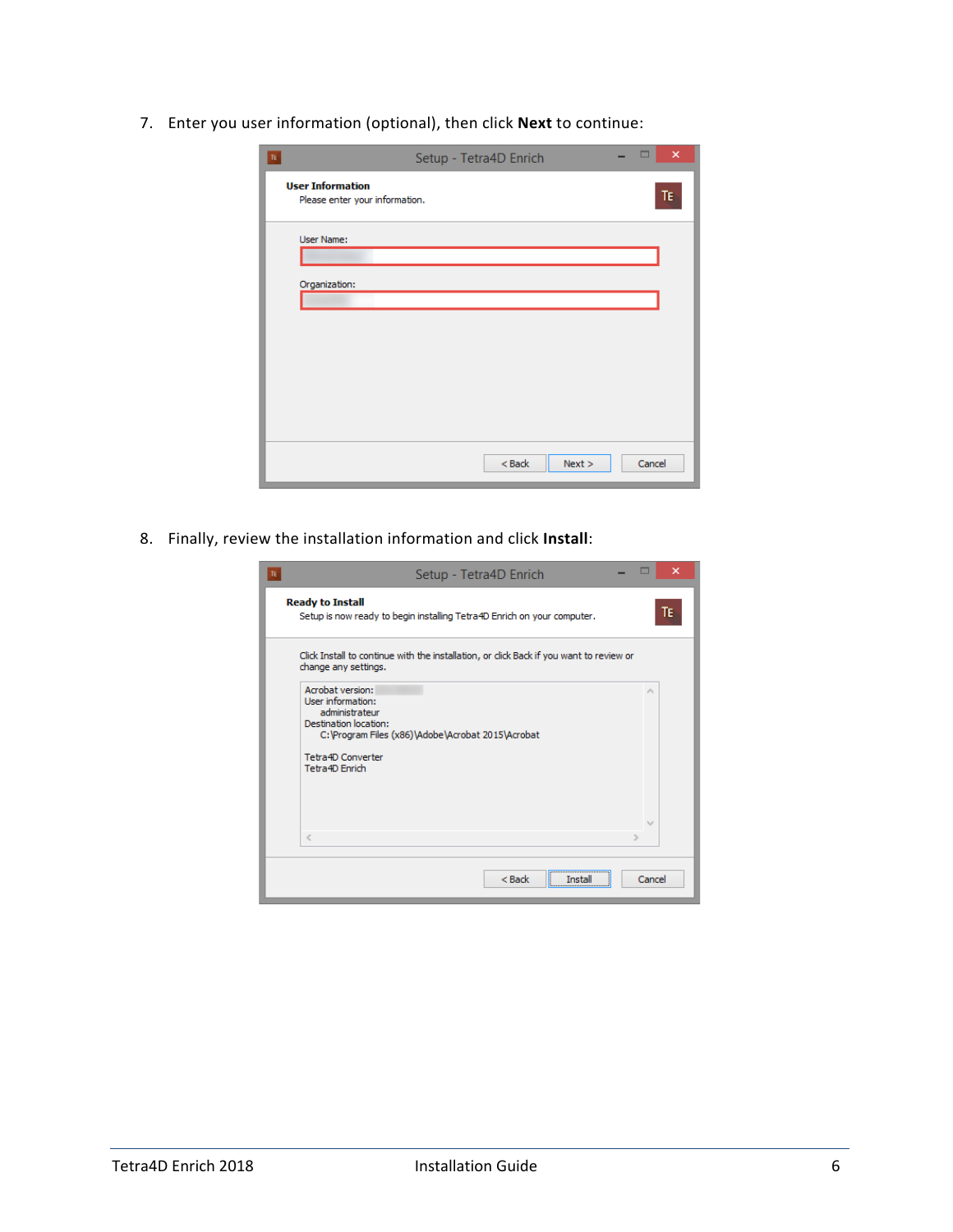After the installation is complete, the installer may notify you that a system restart is necessary in order to fully complete the installation process. If the following dialog box is displayed, please make sure that you restart your computer before trying to run the Tetra4D Enrich for the first time:

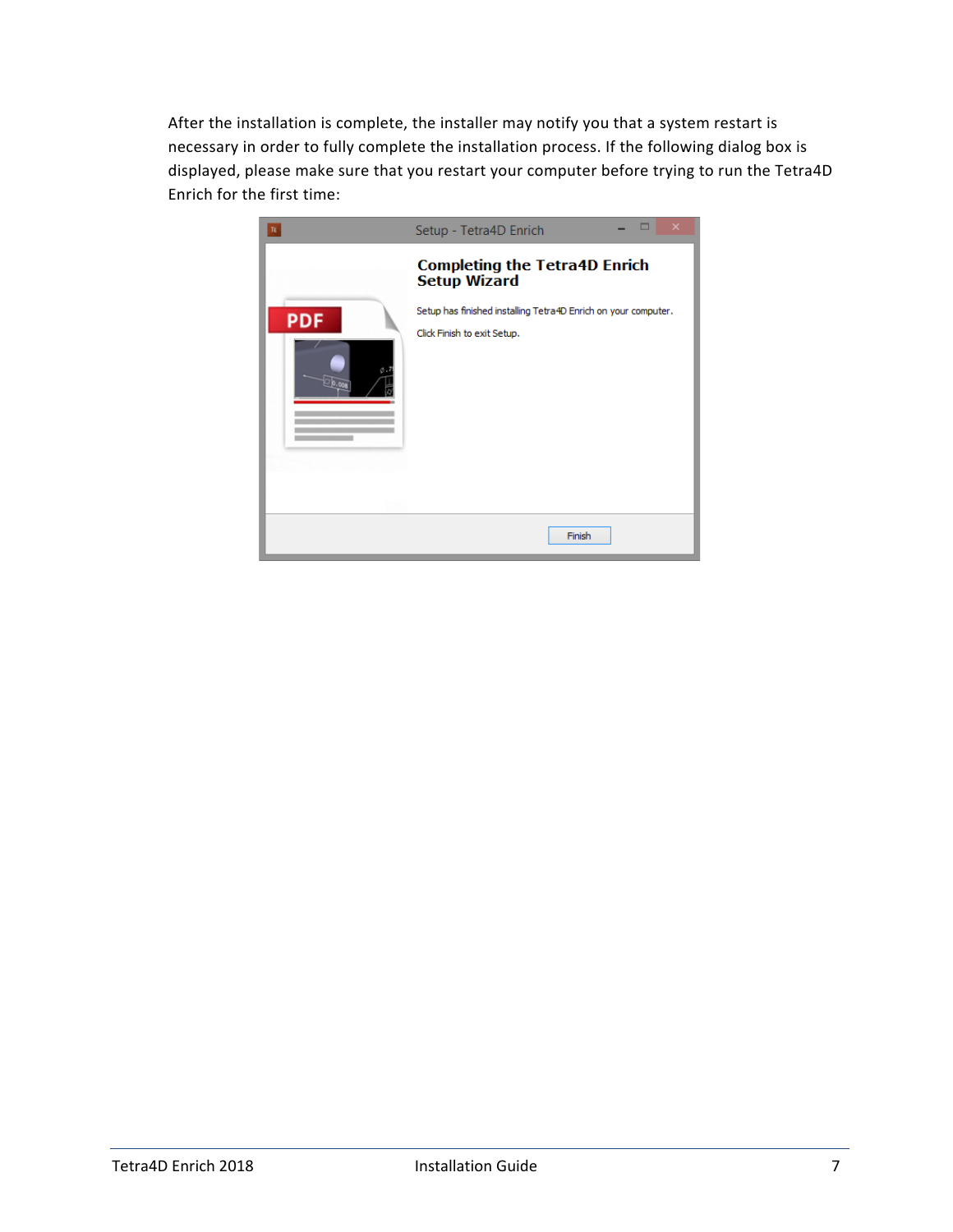### <span id="page-7-0"></span>**Running Tetra4D Enrich**

To run Tetra4D Enrich, please go to your start menu and launch Acrobat Pro. When you first launch Acrobat Pro after installing Tetra4D Enrich, you will see the following dialog box until your license has been activated.

> Tetra4D Enrich Thank you for evaluating this fully featured version of Tetra4D Enrich.Your trial<br>period will expire in 28 Days. Would you like to purchase a copy ? **Buy Now Continue Trial** I already have a serial number

Tetra4D Enrich starts automatically in a trial mode, with a 28 day duration.

- Select the **Buy Now** button to go to the Tetra4D web store to purchase licenses of the Tetra4D Enrich.
- Select the **Continue Trial** button to run in trial mode. The Tetra4D Enrich will run in trial mode for 28 days after installation.
- You should receive an email from tetra4d.com when you purchase Tetra4D Enrich with your serial number/license key and a link to the installation setup. These can also be found in your [Customer Portal.](https://system.netsuite.com/core/media/media.nl?id=1512340&c=1268810&h=7381c1353a387fc86a78&_xt=.html) To activate your license, select the **I already have a serial number** button and enter your serial number in the activation window. Detailed activation instructions can be found on the next page of this document.

If you are unsure what your license status is or just need help in general, please a support request by going to<http://www.tetra4d.com/support> or by accessing you[r Customer portal.](https://system.netsuite.com/core/media/media.nl?id=1512340&c=1268810&h=7381c1353a387fc86a78&_xt=.html)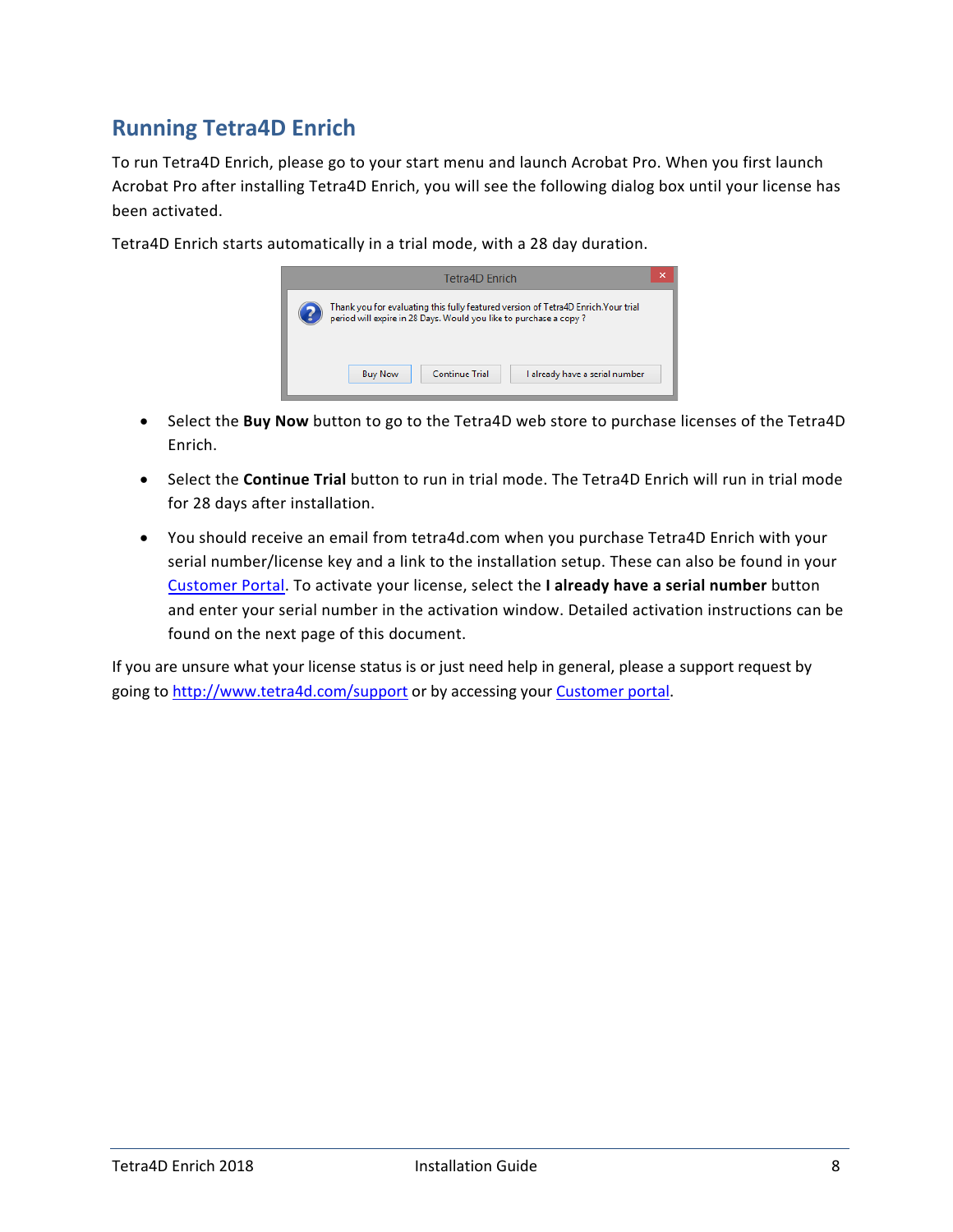#### <span id="page-8-0"></span>**License Activation**

*The Tetra4D Enrich licensing system makes it possible to activate your license without contacting Tetra4D support.*

In order to adapt to various situations, Tetra4D Enrich provides different ways to activate a license on a computer:

- Online activation (computer connected to the Internet)
	- o Activation can be performed
		- From the top menu **Tetra4D Enrich > Request license** dialog box,
		- From the license manager, accessible in the top menu: **Tetra4D Converter > License manager**.

*Note:* 

*The license manager is only accessible in the Tetra4D Converter top menu.*

- Offline activation (computer not connected to the Internet)
	- o Activation can be performed from the license manager, accessible in the top menu: **Tetra4D Converter > License manager**.

#### <span id="page-8-1"></span>**License activation: Online**

To access the online activation dialog:

• Start Acrobat Pro, and select **I already have a serial number** in the Tetra4D Enrich status dialog (this dialog will pop-up if tetra4D Enrich is running in trial mode).



• Or if you are already working in Acrobat, click on the top menu **Tetra4D Enrich > Request license** to access to the Tetra4D Enrich License dialog.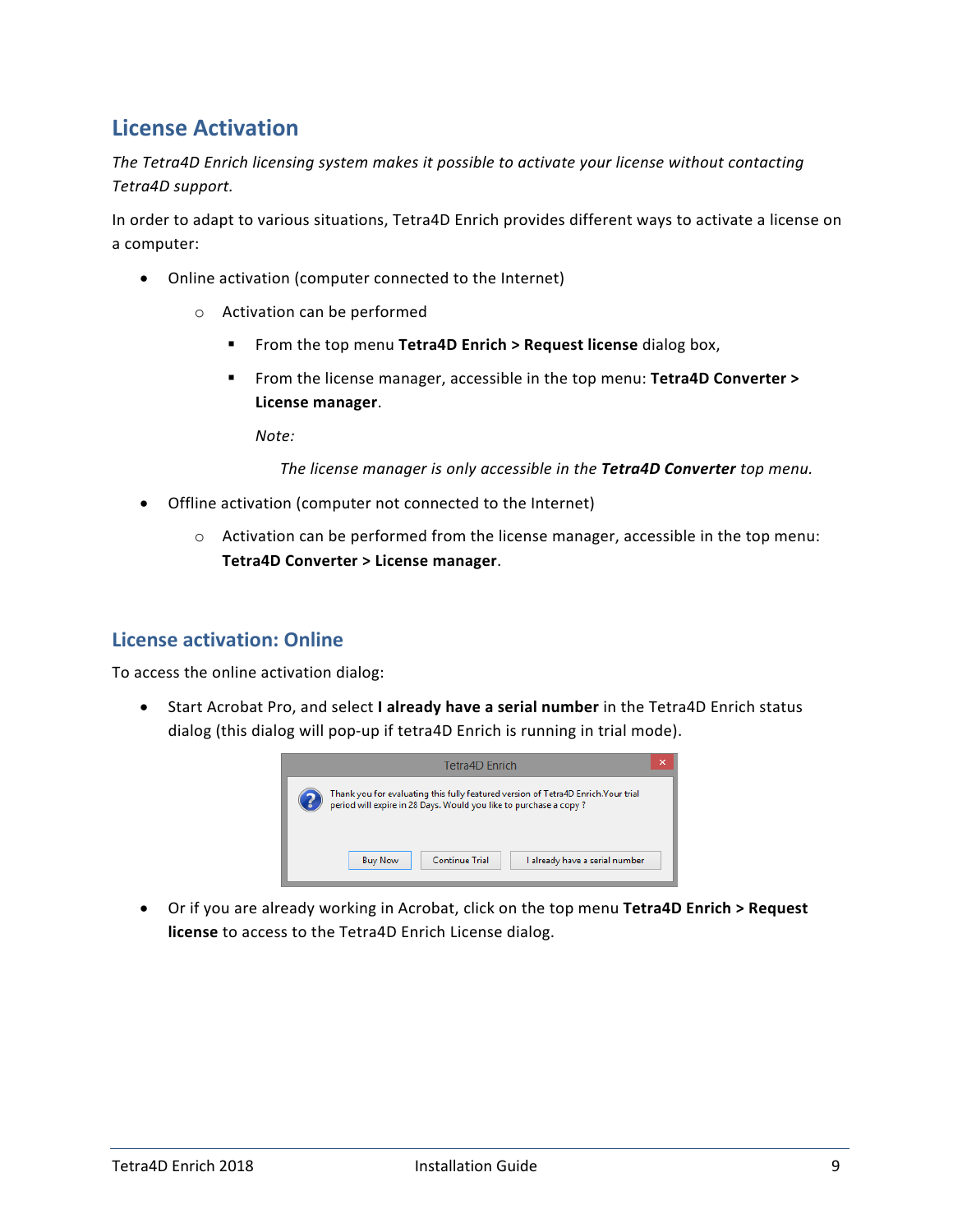• In the Tetra4D Enrich license dialog, enter your serial number

|    | Tetra4D Enrich License                                                                                                                                               |
|----|----------------------------------------------------------------------------------------------------------------------------------------------------------------------|
| TE | Activate Tetra4D Enrich<br>Your version of Tetra4D Enrich is not yet activated.<br>In order to activate it, please enter your serial number below.<br>Serial Number: |
|    | Cancel<br>ΩK                                                                                                                                                         |

Remark:

The serial number should look like: XXXXXXX-XXXXXXXXXX-XXXXXXX-XXXXX

• Click OK to validate

*Note:*

*At this stage, an internet connection is required for the license to be activated.*

• If the activation is successful, the following message confirming the activation will be displayed.

| <b>Tetra4D Enrich</b>            |    |
|----------------------------------|----|
| License successfully registered. | OK |

- Press Ok to close the dialog box.
- If the activation is not successful, a dialog box will be displayed with a message indicating what the specific problem is (such as **Invalid serial number** or **Invalid license**):

|                  | <b>Tetra4D Enrich</b> |    |
|------------------|-----------------------|----|
| Invalid License. |                       |    |
|                  |                       | OK |

In such a case, please follow the **Offline activation process** instructions.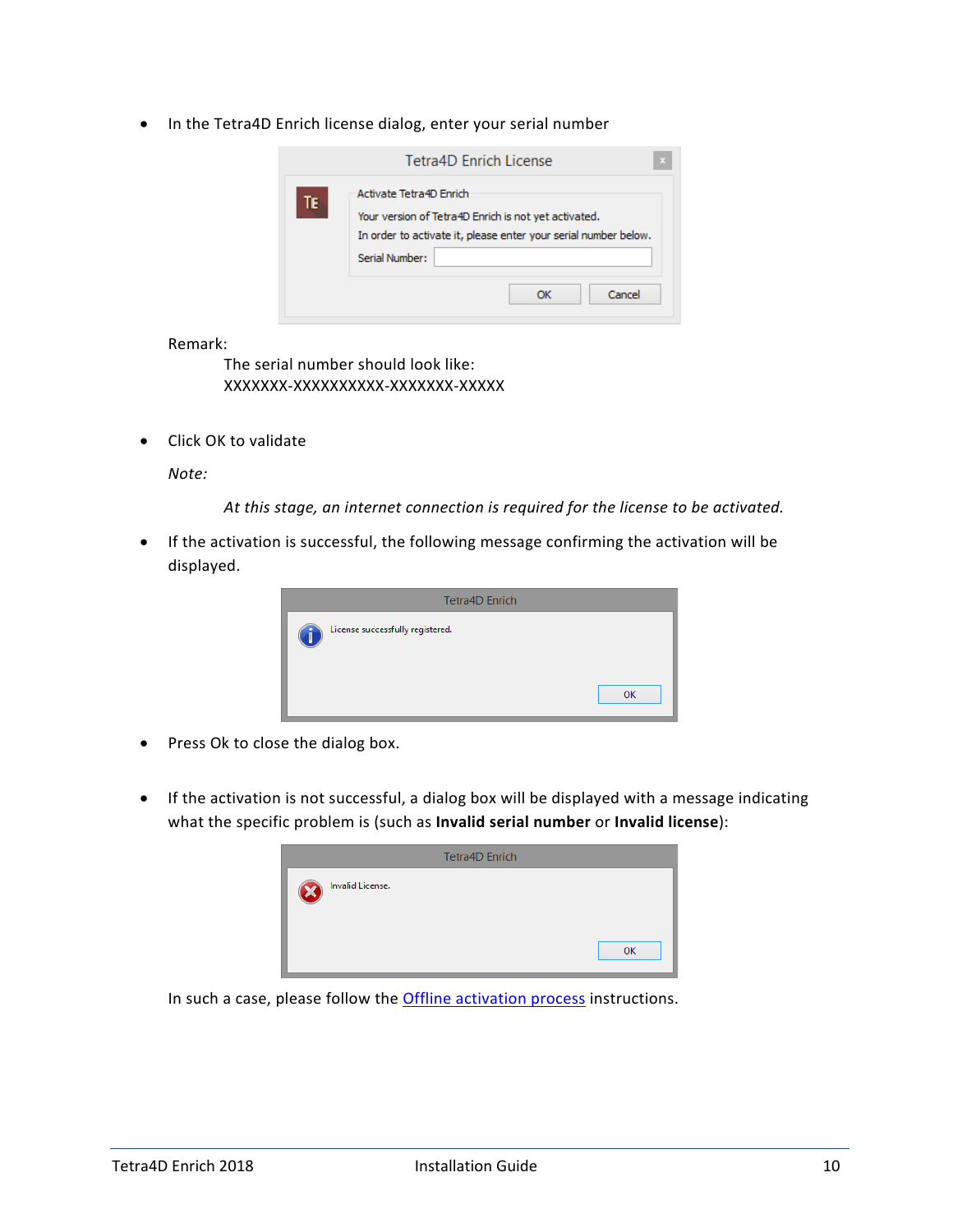#### <span id="page-10-0"></span>**License Activation: Offline**

To access to the offline activation dialog:

- Start Acrobat Pro
- Click on the top menu **Tetra4D Converter > License Manager** to access to the Tetra4D License Manager

| $\blacklozenge$                     | <b>Software Registration Utility</b>                                                                                                                                                                                                                                          |                               |         |                     |
|-------------------------------------|-------------------------------------------------------------------------------------------------------------------------------------------------------------------------------------------------------------------------------------------------------------------------------|-------------------------------|---------|---------------------|
|                                     | Registered products will appear in the list below. To license a product, select it<br>in the list below and click the Activate button. You will need your serial number to<br>activate the product.                                                                           |                               |         |                     |
| 6                                   | Activation requires an active connection to the Internet. If no Internet connection is available.<br>you can activate using the offline mode. This will create a license request file that you will need<br>to send to support in order to receive a license activation file. |                               |         |                     |
| <b>Product Name</b>                 | Serial Number                                                                                                                                                                                                                                                                 | <b>Status</b>                 | Version | Activate            |
| Tetra4D Converter<br>Tetra4D Enrich | None                                                                                                                                                                                                                                                                          | None<br>Trial - 28 Days Remai | 2016    | Import License File |
|                                     |                                                                                                                                                                                                                                                                               |                               |         | <b>Deactivate</b>   |
|                                     |                                                                                                                                                                                                                                                                               |                               |         | Exit                |
|                                     |                                                                                                                                                                                                                                                                               |                               |         |                     |

*Notes:*

- *The license manager is only accessible in the Tetra4D Converter top menu*
- *The Tetra4D License Manager tool lists:*
	- o *The installed Tetra4D products*
	- o *The Serial number currently used for each product*
		- *Your serial number if the product has been activated*
		- *A generic "trial" serial number if the product is in trial mode*
	- o *The status of each product (Trial mode, registered…)*
	- o *The version of each product*
- Select the **Tetra4D Enrich** product

*Note:*

• *Installing Tetra4D Enrich product also installs Tetra4D Converter product.*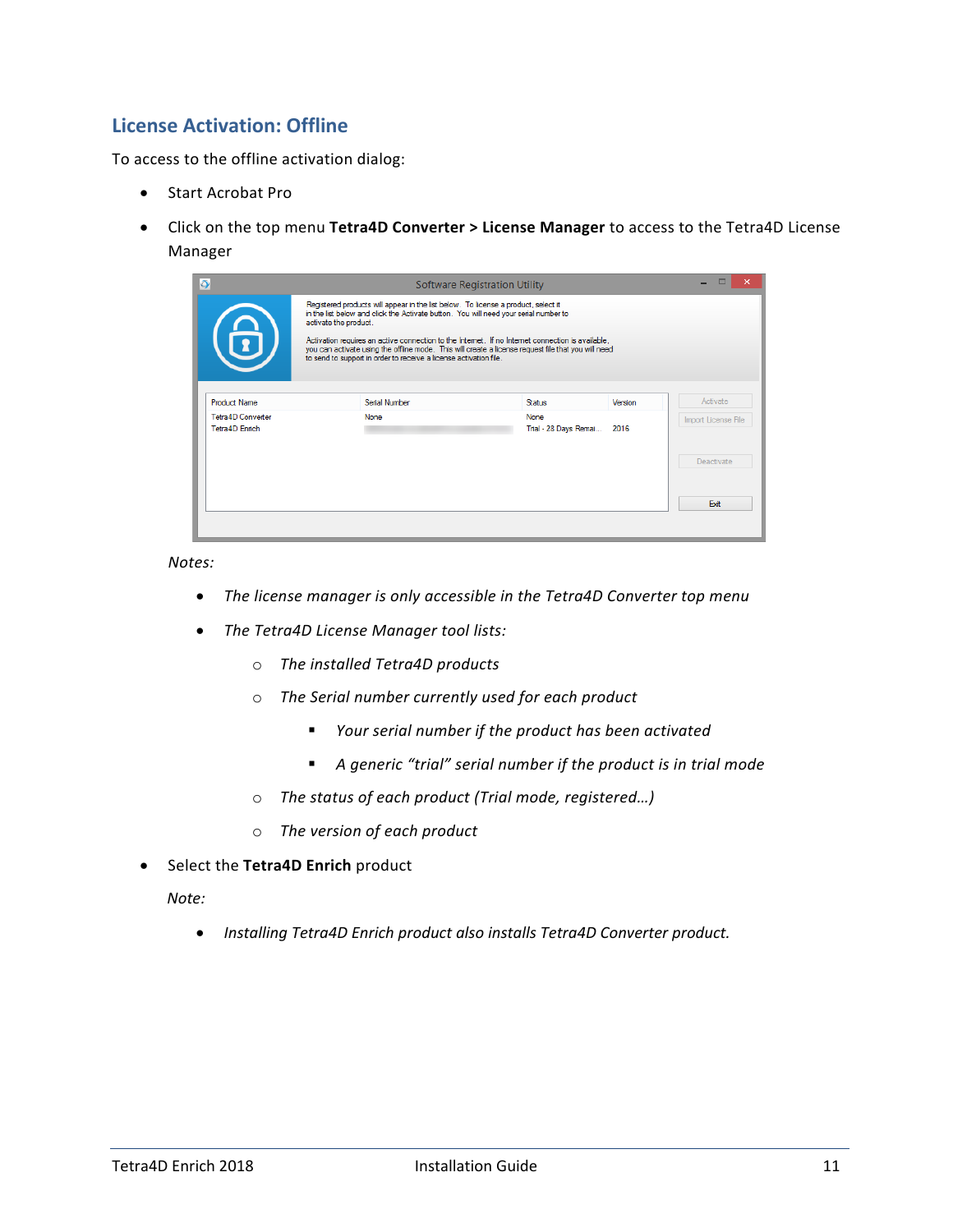• Click on **Activate**

| $\blacklozenge$     |                                                                                                                                                                                                                                                                                                                                                                                                                                                                                      | <b>Software Registration Utility</b> |         |                     |
|---------------------|--------------------------------------------------------------------------------------------------------------------------------------------------------------------------------------------------------------------------------------------------------------------------------------------------------------------------------------------------------------------------------------------------------------------------------------------------------------------------------------|--------------------------------------|---------|---------------------|
| 6                   | Registered products will appear in the list below. To license a product, select it<br>in the list below and click the Activate button. You will need your serial number to<br>activate the product.<br>Activation requires an active connection to the Internet. If no Internet connection is available.<br>you can activate using the offline mode. This will create a license request file that you will need<br>to send to support in order to receive a license activation file. |                                      |         |                     |
| <b>Product Name</b> | Serial Number                                                                                                                                                                                                                                                                                                                                                                                                                                                                        | Status                               | Version | Activate            |
| Tetra4D Converter   | None                                                                                                                                                                                                                                                                                                                                                                                                                                                                                 | None                                 |         | Import License File |
| Tetra4D Enrich      |                                                                                                                                                                                                                                                                                                                                                                                                                                                                                      | Trial - 28 Days Remai                | 2016    |                     |
|                     |                                                                                                                                                                                                                                                                                                                                                                                                                                                                                      |                                      |         | Deactivate          |
|                     |                                                                                                                                                                                                                                                                                                                                                                                                                                                                                      |                                      |         | Exit                |
|                     |                                                                                                                                                                                                                                                                                                                                                                                                                                                                                      |                                      |         |                     |

• Input your serial number

| <b>Enter Serial Number</b>                  | ×  |
|---------------------------------------------|----|
| Enter your serial number below to activate. |    |
| Activate Online<br>Activate Offline         |    |
|                                             | .: |

- Click on **Activate Offline**
- Save the Offline\_activation\_ XXXXXXX-XXXXXXXXXXXXXXXXXXXXXXX \_macAddress.req file generated by the license manager

| $\ddot{\Phi}$                                                                                                                            |                           | Save a license request           |                  |             | $\times$          |
|------------------------------------------------------------------------------------------------------------------------------------------|---------------------------|----------------------------------|------------------|-------------|-------------------|
| $(\Leftrightarrow$<br>⊖                                                                                                                  | This PC > Documents       | Ċ<br>v                           | Search Documents |             | ۹                 |
| Organize v<br>New folder                                                                                                                 |                           |                                  |                  | 988 ▼       |                   |
| <b>X</b> Favorites<br>Desktop<br><b>Downloads</b><br><b>Recent places</b><br><b>R</b> Homegroup<br><b>I</b> This PC<br><b>Gu</b> Network | Name                      | ×<br>No items match your search. | Date modified    | <b>Type</b> |                   |
|                                                                                                                                          | $\langle$                 |                                  |                  |             | $\rightarrow$     |
| File name:<br>Save as type:                                                                                                              | <b>Offline Activation</b> |                                  |                  | .req        | v<br>$\checkmark$ |
| <b>Hide Folders</b>                                                                                                                      |                           |                                  | Save             | Cancel      | $\mathcal{M}$     |

• Send the Offline\_activation\_ XXXXXXX-XXXXXXXXXXXXXXXXXXXXXX \_macAddress.req file to [support@tetra4d.com](mailto:support@tetra4d.com)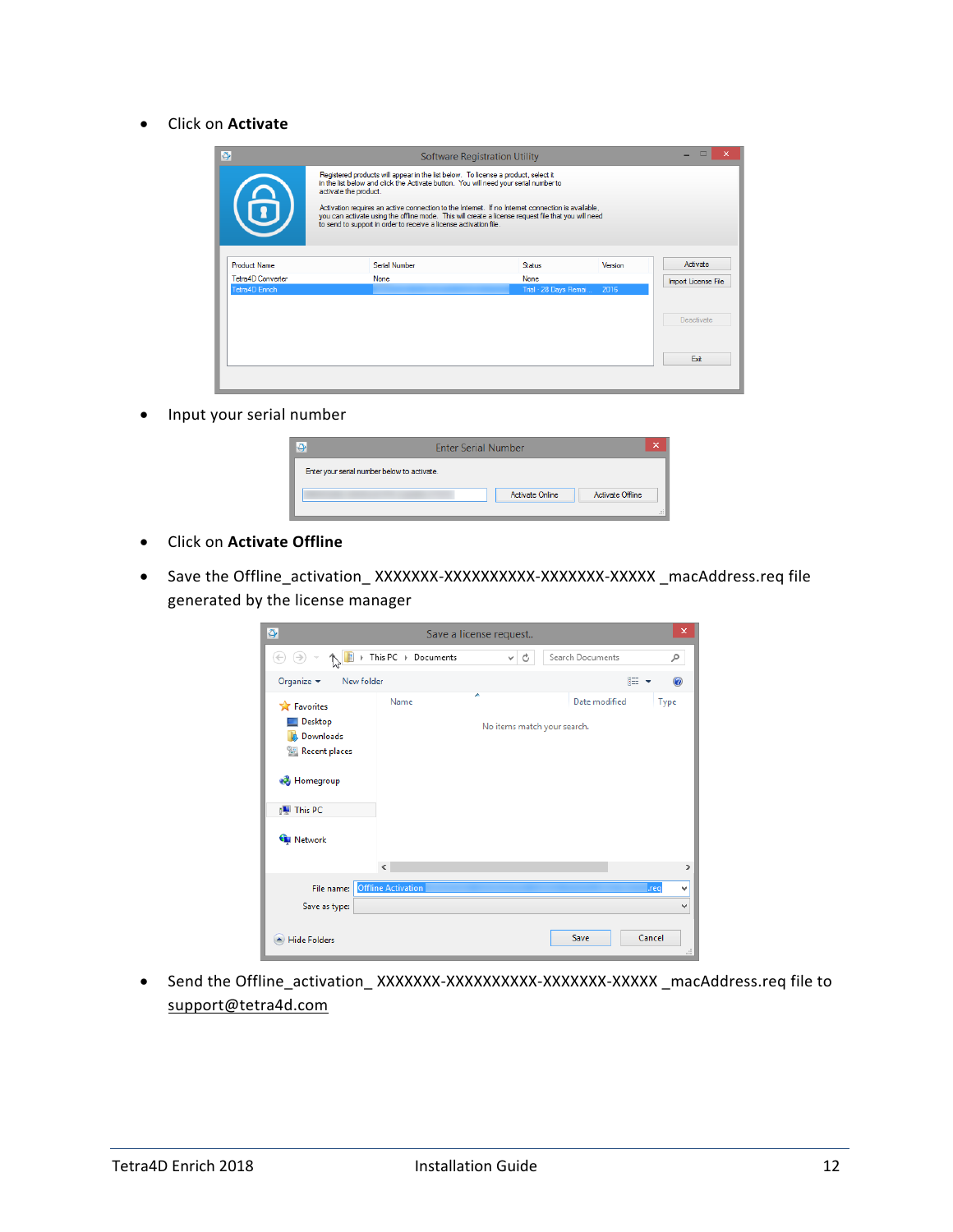• Our support staff will send a license file corresponding to the computer from which you issued the activation request.

Remark:

- o The file you will receive will be named as shown below:
	- XXXXXXX-XXXXXXXXXX-XXXXXXX-XXXXX \_macAddress
- Start Acrobat Pro
- Click on the top menu **Tetra4D Converter > License Manager** to access to the Tetra4D License manager
- Select the **Tetra4D Enrich** product

| $\overline{\Phi}$   |                                                                                                                                                                                                                                                                                                                                                                                                                                                                                      | <b>Software Registration Utility</b> |         |                     |
|---------------------|--------------------------------------------------------------------------------------------------------------------------------------------------------------------------------------------------------------------------------------------------------------------------------------------------------------------------------------------------------------------------------------------------------------------------------------------------------------------------------------|--------------------------------------|---------|---------------------|
| 6                   | Registered products will appear in the list below. To license a product, select it<br>in the list below and click the Activate button. You will need your serial number to<br>activate the product.<br>Activation requires an active connection to the Internet. If no Internet connection is available.<br>you can activate using the offline mode. This will create a license request file that you will need<br>to send to support in order to receive a license activation file. |                                      |         |                     |
| <b>Product Name</b> | Serial Number                                                                                                                                                                                                                                                                                                                                                                                                                                                                        | Status                               | Version | <b>Activate</b>     |
| Tetra4D Converter   | None                                                                                                                                                                                                                                                                                                                                                                                                                                                                                 | None                                 |         | Import License File |
| Tetra4D Enrich      |                                                                                                                                                                                                                                                                                                                                                                                                                                                                                      | Trial - 28 Days Remai                | 2016    |                     |
|                     |                                                                                                                                                                                                                                                                                                                                                                                                                                                                                      |                                      |         | Deactivate          |
|                     |                                                                                                                                                                                                                                                                                                                                                                                                                                                                                      |                                      |         | Exit                |

• Click on **Import License File**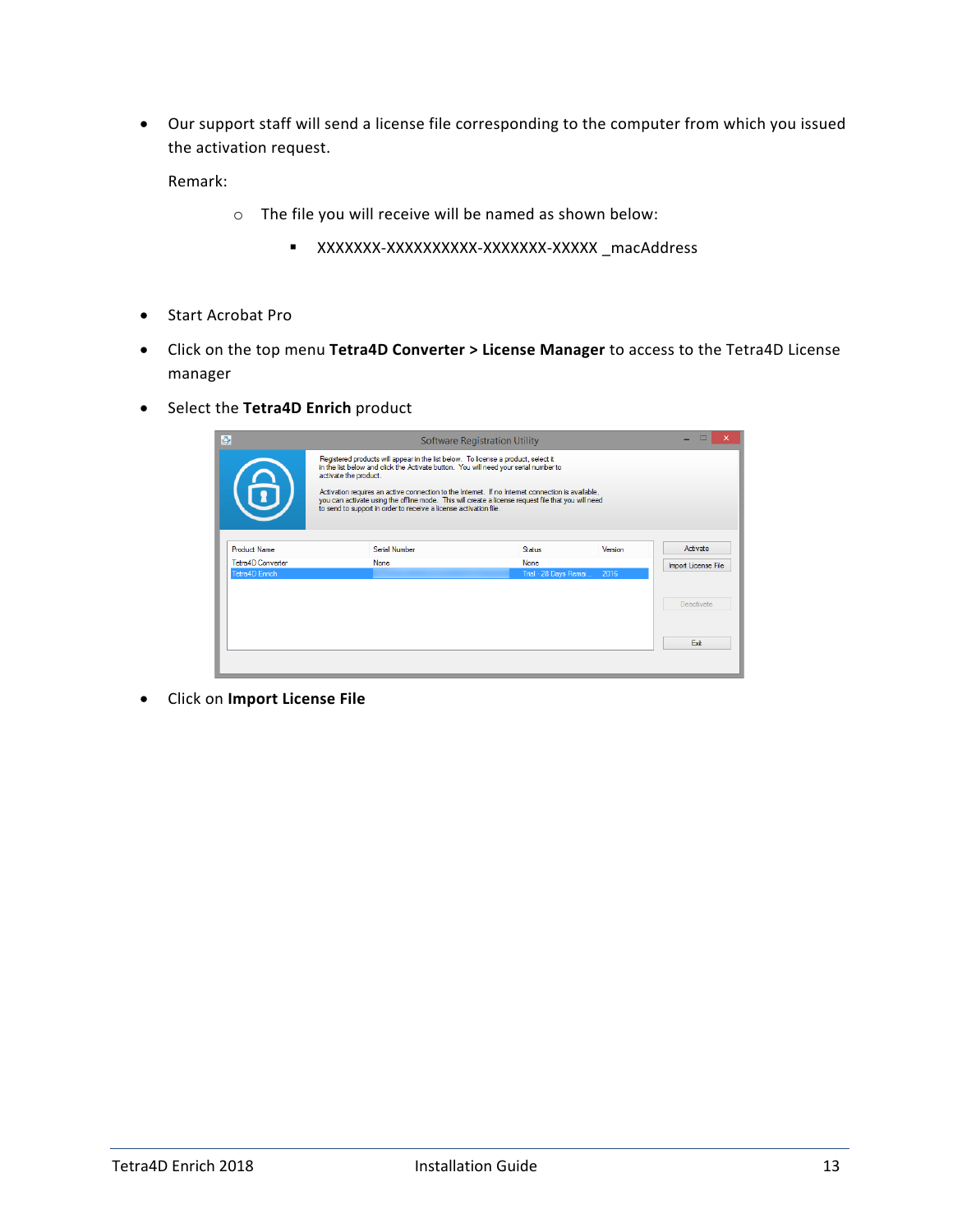• Select the .license file you received

| $\overline{\Phi}$                                                                 | Choose your license file |              |                     | ×                  |
|-----------------------------------------------------------------------------------|--------------------------|--------------|---------------------|--------------------|
| $\Box$ Desktop $\rightarrow$<br>$\left(\frac{c}{2}\right)$<br>$(\Rightarrow$<br>乔 |                          | Ċ<br>v.      | Search Desktop      | ۹                  |
| Organize $\blacktriangledown$<br>New folder                                       |                          |              | !                   | 0<br>ш             |
| <b>4 Favorites</b><br>Desktop<br><b>Downloaks</b>                                 | Homegroup                |              |                     |                    |
| Recent places                                                                     | Support                  |              |                     |                    |
| <b>B</b> Homegroup<br>$\triangleright$ $\mathbb{I}$ This PC                       | This PC                  |              |                     |                    |
| <b>Computer Network</b>                                                           | Libraries                |              |                     |                    |
|                                                                                   | <b>Network</b>           |              |                     |                    |
| File name:                                                                        | I                        | $\checkmark$ | <b>License File</b> | $\checkmark$       |
|                                                                                   |                          |              | Open                | Cancel<br>$\ldots$ |

• Click **OK** to activate your license

| $\blacklozenge$                     |                                                                                                                                                                                                                                                                               | Software Registration Utility |         |                     |  |
|-------------------------------------|-------------------------------------------------------------------------------------------------------------------------------------------------------------------------------------------------------------------------------------------------------------------------------|-------------------------------|---------|---------------------|--|
|                                     | Registered products will appear in the list below. To license a product, select it<br>in the list below and click the Activate button. You will need your serial number to<br>activate the product.                                                                           |                               |         |                     |  |
| 6                                   | Activation requires an active connection to the Internet. If no Internet connection is available,<br>you can activate using the offline mode. This will create a license request file that you will need<br>to send to support in order to receive a license activation file. |                               |         |                     |  |
| <b>Product Name</b>                 | Serial Number                                                                                                                                                                                                                                                                 | <b>Status</b>                 | Version | Activate            |  |
| Tetra4D Converter<br>Tetra4D Enrich | None                                                                                                                                                                                                                                                                          | None<br>Unlimited             | 2016    | Import License File |  |
|                                     |                                                                                                                                                                                                                                                                               |                               |         | <b>Deactivate</b>   |  |
|                                     |                                                                                                                                                                                                                                                                               |                               |         | Exit                |  |
| License has been activated          |                                                                                                                                                                                                                                                                               |                               |         |                     |  |

Remark:

A confirmation message is shown in the left bottom corner of the dialog box.

• Click **Exit** to close the window.

*Note:*

• *Even if the Tetra4D Converter license status is set to none, the product is activated by the Tetra4D Enrich license.*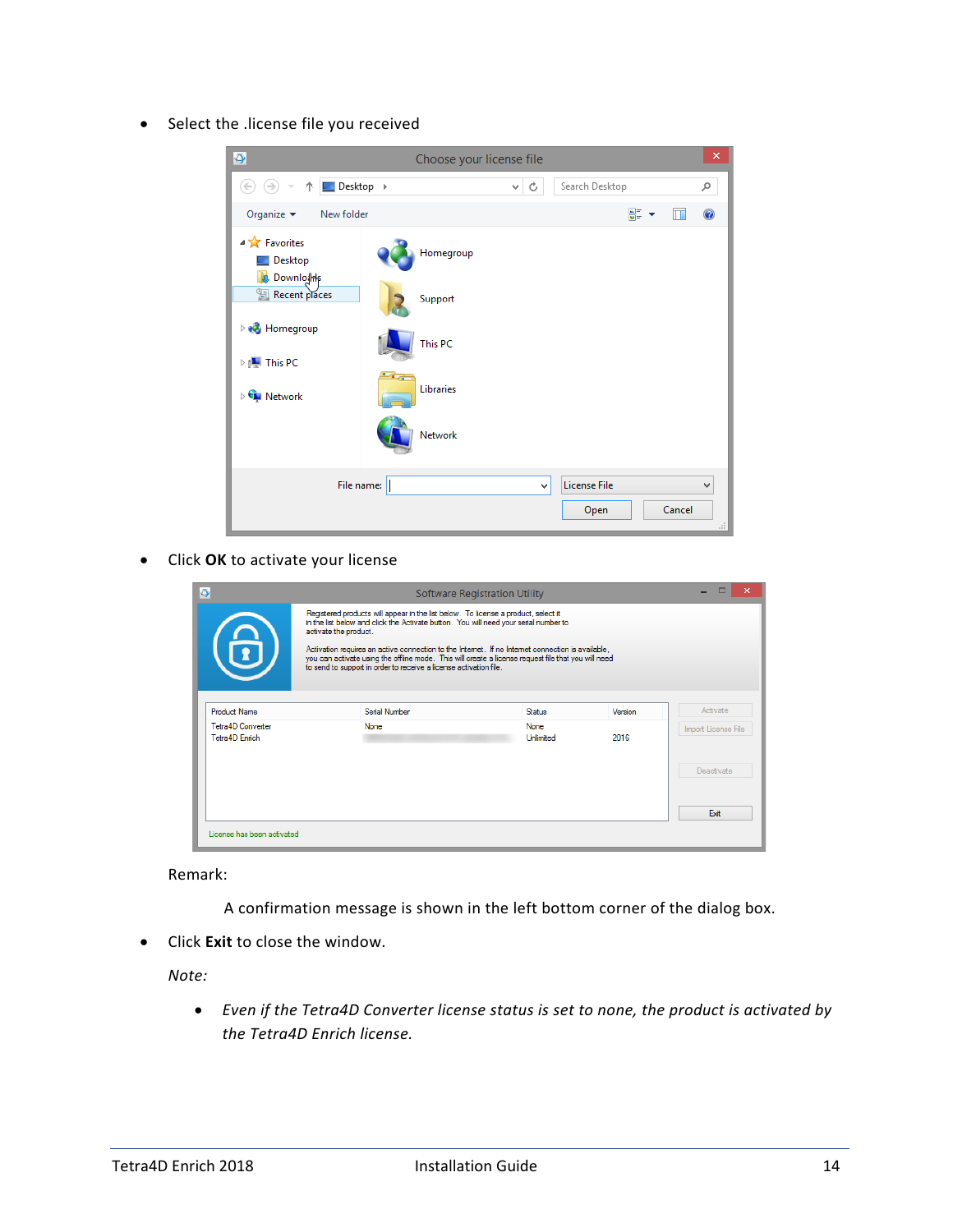#### <span id="page-14-0"></span>**Transfer of a license**

The below schema presents the process that must be followed to transfer a license from one computer to another one.

Remark:

If the computer where the product is licensed is no longer available (OS update, HDD failure, etc...), contact the support to execute the transfer.